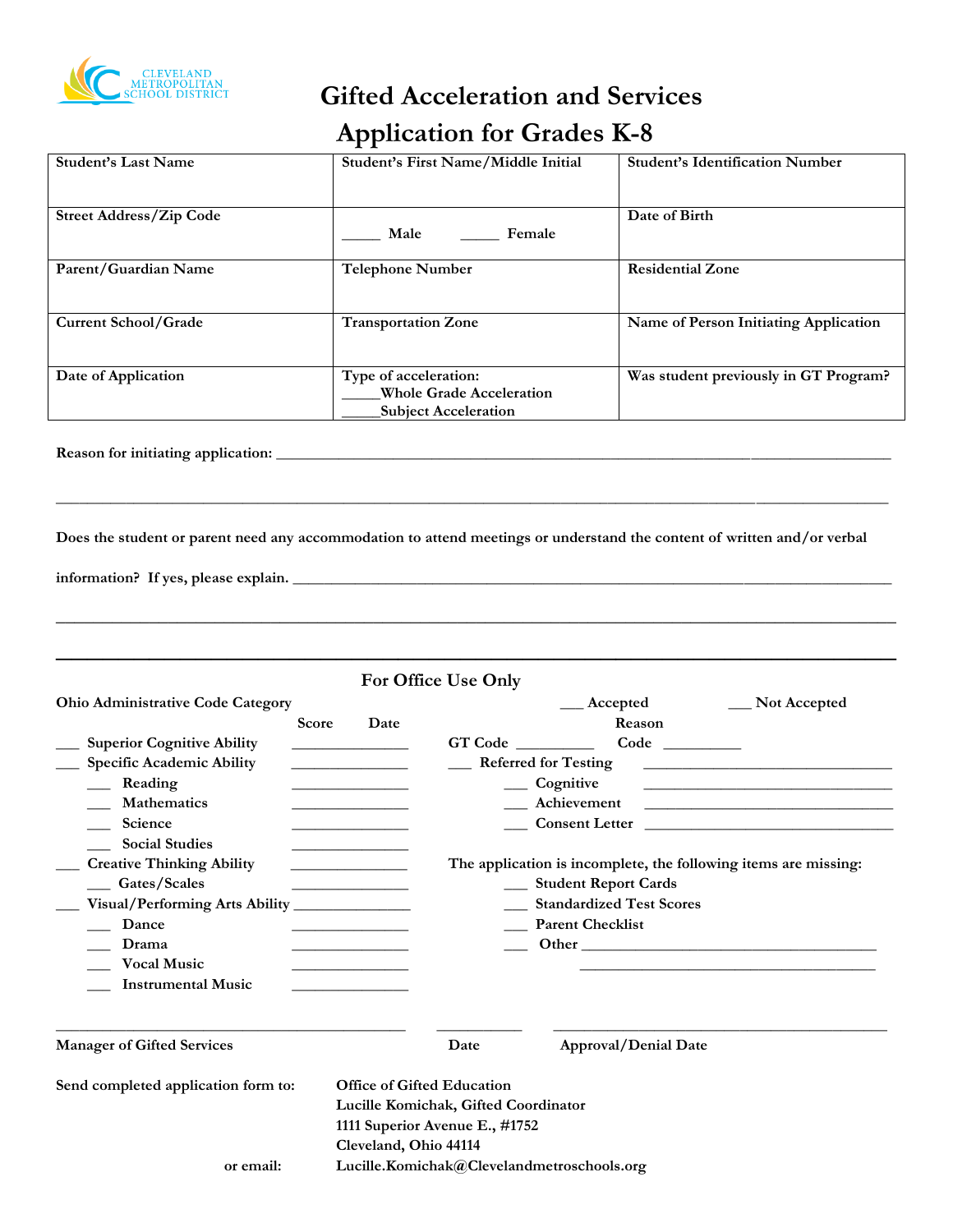## **For the Teacher, Guidance Counselor or School Administrator:**

## **Standardized Test Scores (from last 2 years)**

| Name of standardized test | Date of test | Subject area(s) | Score(s) |
|---------------------------|--------------|-----------------|----------|
|                           |              |                 |          |
|                           |              |                 |          |
|                           |              |                 |          |
|                           |              |                 |          |

#### **Report Card Grades (from the last 2 years)**

| School    | Subject    |      | Grade   Subject   Grade   Subject   Grade   Subject |                | Grade |
|-----------|------------|------|-----------------------------------------------------|----------------|-------|
| year/Date |            |      |                                                     |                |       |
|           | <b>ELA</b> | Math | Science                                             | Social         |       |
|           |            |      |                                                     | <b>Studies</b> |       |
|           | <b>ELA</b> | Math | Science                                             | Social         |       |
|           |            |      |                                                     | <b>Studies</b> |       |

**Describe any superior cognitive or academic behaviors that qualify the student for acceleration.**

**\_\_\_\_\_\_\_\_\_\_\_\_\_\_\_\_\_\_\_\_\_\_\_\_\_\_\_\_\_\_\_\_\_\_\_\_\_\_\_\_\_\_\_\_\_\_\_\_\_\_\_\_\_\_\_\_\_\_\_\_\_\_\_\_\_\_\_\_\_\_\_\_\_\_\_\_\_\_\_\_\_\_\_\_\_\_\_\_\_\_**

**\_\_\_\_\_\_\_\_\_\_\_\_\_\_\_\_\_\_\_\_\_\_\_\_\_\_\_\_\_\_\_\_\_\_\_\_\_\_\_\_\_\_\_\_\_\_\_\_\_\_\_\_\_\_\_\_\_\_\_\_\_\_\_\_\_\_\_\_\_\_\_\_\_\_\_\_\_\_\_\_\_\_\_\_\_\_\_\_\_\_**

**\_\_\_\_\_\_\_\_\_\_\_\_\_\_\_\_\_\_\_\_\_\_\_\_\_\_\_\_\_\_\_\_\_\_\_\_\_\_\_\_\_\_\_\_\_\_\_\_\_\_\_\_\_\_\_\_\_\_\_\_\_\_\_\_\_\_\_\_\_\_\_\_\_\_\_\_\_\_\_\_\_\_\_\_\_\_\_\_\_\_**

**\_\_\_\_\_\_\_\_\_\_\_\_\_\_\_\_\_\_\_\_\_\_\_\_\_\_\_\_\_\_\_\_\_\_\_\_\_\_\_\_\_\_\_\_\_\_\_\_\_\_\_\_\_\_\_\_\_\_\_\_\_\_\_\_\_\_\_\_\_\_\_\_\_\_\_\_\_\_\_\_\_\_\_\_\_\_\_\_\_**

**\_\_\_\_\_\_\_\_\_\_\_\_\_\_\_\_\_\_\_\_\_\_\_\_\_\_\_\_\_\_\_\_\_\_\_\_\_\_\_\_\_\_\_\_\_\_\_\_\_\_\_\_\_\_\_\_\_\_\_\_\_\_\_\_\_\_\_\_\_\_\_\_\_\_\_\_\_\_\_\_\_\_\_\_\_\_\_\_\_**

**\_\_\_\_\_\_\_\_\_\_\_\_\_\_\_\_\_\_\_\_\_\_\_\_\_\_\_\_\_\_\_\_\_\_\_\_\_\_\_\_\_\_\_\_\_\_\_\_\_\_\_\_\_\_\_\_\_\_\_\_\_\_\_\_\_\_\_\_\_\_\_\_\_\_\_\_\_\_\_\_\_\_\_\_\_\_\_\_\_**

**\_\_\_\_\_\_\_\_\_\_\_\_\_\_\_\_\_\_\_\_\_\_\_\_\_\_\_\_\_\_\_\_\_\_\_\_\_\_\_\_\_\_\_\_\_\_\_\_\_\_\_\_\_\_\_\_\_\_\_\_\_\_\_\_\_\_\_\_\_\_\_\_\_\_\_\_\_\_\_\_\_\_\_\_\_\_\_\_\_**

**\_\_\_\_\_\_\_\_\_\_\_\_\_\_\_\_\_\_\_\_\_\_\_\_\_\_\_\_\_\_\_\_\_\_\_\_\_\_\_\_\_\_\_\_\_\_\_\_\_\_\_\_\_\_\_\_\_\_\_\_\_\_\_\_\_\_\_\_\_\_\_\_\_\_\_\_\_\_\_\_\_\_\_\_\_\_\_\_\_**

**\_\_\_\_\_\_\_\_\_\_\_\_\_\_\_\_\_\_\_\_\_\_\_\_\_\_\_\_\_\_\_\_\_\_\_\_\_\_\_\_\_\_\_\_\_\_\_\_\_\_\_\_\_\_\_\_\_\_\_\_\_\_\_\_\_\_\_\_\_\_\_\_\_\_\_\_\_\_\_\_\_\_\_\_\_\_\_\_\_\_\_\_\_\_\_\_\_\_\_\_\_\_\_\_\_\_\_\_\_\_\_\_\_\_\_\_\_\_\_\_\_\_\_\_\_\_\_\_\_\_\_\_\_**

**Describe the student's social and emotional behaviors.**

**Provide any additional information that is pertinent to this application.**

**Application completed by: \_\_\_\_\_\_\_\_\_\_\_\_\_\_\_\_\_\_\_\_\_\_\_\_\_\_\_\_\_\_\_\_\_\_\_\_\_\_\_\_\_\_\_ Date: \_\_\_\_\_\_\_\_\_\_\_\_\_\_\_\_\_**

## **To the best of my knowledge the information provided in this application is accurate and complete.**

| Teacher's Signature   | Name of School | Date |
|-----------------------|----------------|------|
| Principal's Signature | Name of School | Date |